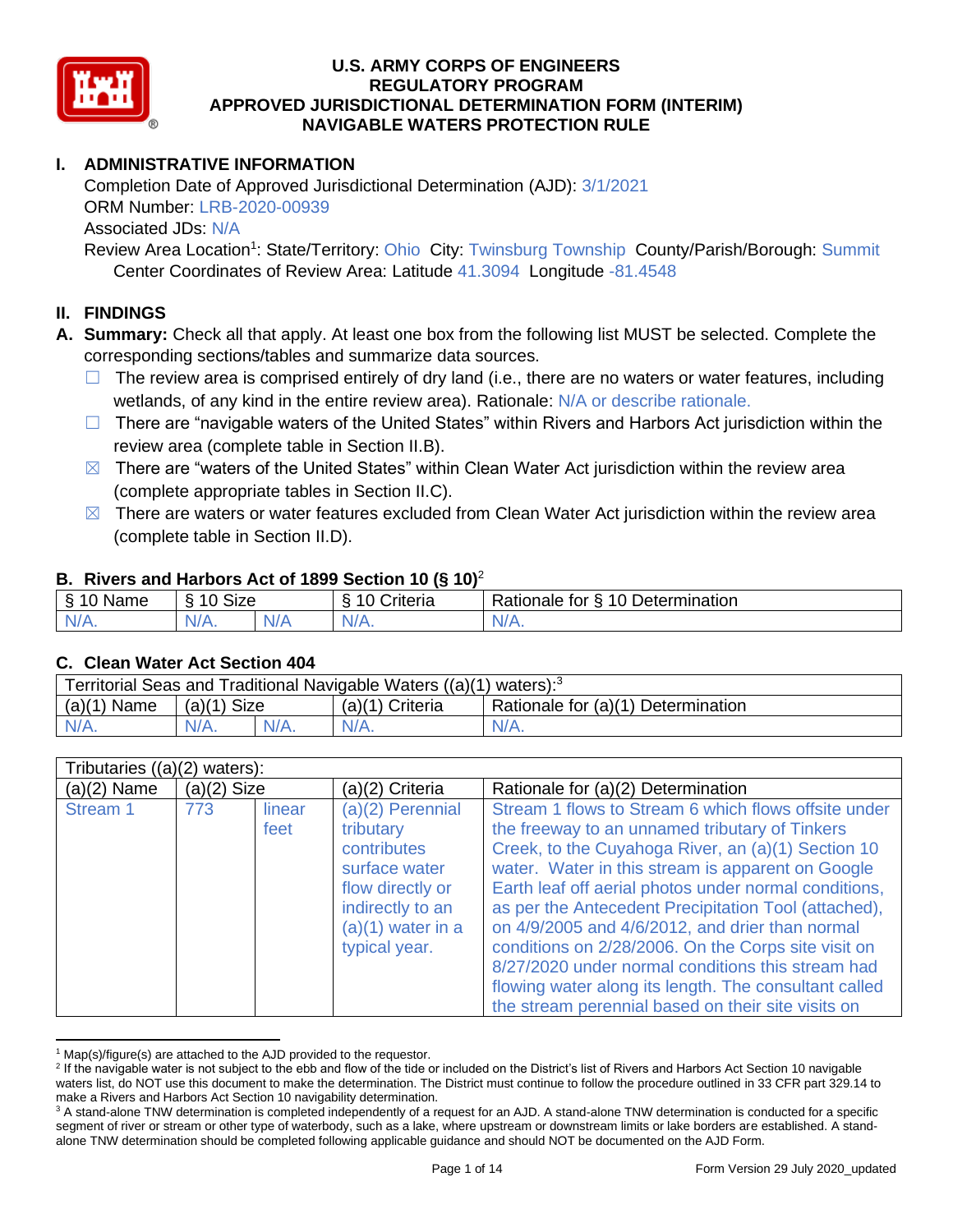

| Tributaries $((a)(2)$ waters): |               |                |                                                                                                                                                 |                                                                                                                                                                                                                                                                                                                                                                                                                                                                                                                                                                                                                                                                                                                                                   |  |
|--------------------------------|---------------|----------------|-------------------------------------------------------------------------------------------------------------------------------------------------|---------------------------------------------------------------------------------------------------------------------------------------------------------------------------------------------------------------------------------------------------------------------------------------------------------------------------------------------------------------------------------------------------------------------------------------------------------------------------------------------------------------------------------------------------------------------------------------------------------------------------------------------------------------------------------------------------------------------------------------------------|--|
| $(a)(2)$ Name                  | $(a)(2)$ Size |                | (a)(2) Criteria                                                                                                                                 | Rationale for (a)(2) Determination                                                                                                                                                                                                                                                                                                                                                                                                                                                                                                                                                                                                                                                                                                                |  |
|                                |               |                |                                                                                                                                                 | 8/13/2019 under wetter than normal conditions, on<br>9/17/2019 and 3/11/2019 under normal conditions,<br>and 9/4/2020 under drier than normal conditions.                                                                                                                                                                                                                                                                                                                                                                                                                                                                                                                                                                                         |  |
| <b>Stream 2</b>                | 247           | linear<br>feet | $(a)(2)$ Perennial<br>tributary<br>contributes<br>surface water<br>flow directly or<br>indirectly to an<br>$(a)(1)$ water in a<br>typical year. | Stream 2 flows to Stream 1 which flows to Stream 6<br>which goes offsite under the freeway to an unnamed<br>tributary of Tinkers Creek, to the Cuyahoga River,<br>an (a)(1) Section 10 water. Water in this stream is<br>apparent on Google Earth leaf off aerial photos<br>under normal conditions on 4/9/2005 and 4/6/2012,<br>and drier than normal conditions on 2/28/2006. On<br>the Corps site visit on 8/27/2020 under normal<br>conditions this stream had flowing water along its<br>length. The consultant called the stream perennial<br>based on their site visits on 8/13/2019 under wetter<br>than normal conditions, on 9/17/2019 and 3/11/2019<br>under normal conditions, and on 9/4/2020 under<br>drier than normal conditions. |  |
| Stream 3-<br>perennial         | 695           | linear<br>feet | (a)(2) Perennial<br>tributary<br>contributes<br>surface water<br>flow directly or<br>indirectly to an<br>$(a)(1)$ water in a<br>typical year.   | Stream 3 (perennial) flows to Stream 6 which flows<br>offsite under the freeway to an unnamed tributary of<br>Tinkers Creek, to the Cuyahoga River, an (a)(1)<br>Section 10 water. Water in this stream is apparent<br>on Google Earth leaf off aerial photos under normal<br>conditions on 4/9/2005 and 4/6/2012, and drier than<br>normal conditions on 2/28/2006. On the Corps site<br>visit on 8/27/2020 under normal conditions this<br>stream had flowing water along its length. The<br>consultant called the stream perennial based on<br>their site visits on 8/13/2019 under wetter than<br>normal conditions, on 9/17/2019 and 3/11/2019<br>under normal conditions, and on 9/4/2020 under<br>drier than normal conditions.            |  |
| Stream 4 -<br>perennial        | 1335          | linear<br>feet | $(a)(2)$ Perennial<br>tributary<br>contributes<br>surface water<br>flow directly or<br>indirectly to an<br>$(a)(1)$ water in a<br>typical year. | Stream 4 flows through Wetland G to Stream 5, to<br>Stream 16 which flows offsite under the freeway, to<br>a tributary of Tinkers Creek, to Tinkers Creek, to the<br>Cuyahoga River, an (a)(1) Section 10 water. Water<br>in this stream is apparent on Google Earth leaf off<br>aerial photos under normal conditions on 4/9/2005<br>and 4/6/2012, and drier than normal conditions on<br>2/28/2006. On the Corps site visit on 8/27/2020<br>under normal conditions this stream had flowing<br>water along its length. The consultant called the<br>stream perennial based on their site visits on<br>8/13/2019 under wetter than normal conditions, on                                                                                         |  |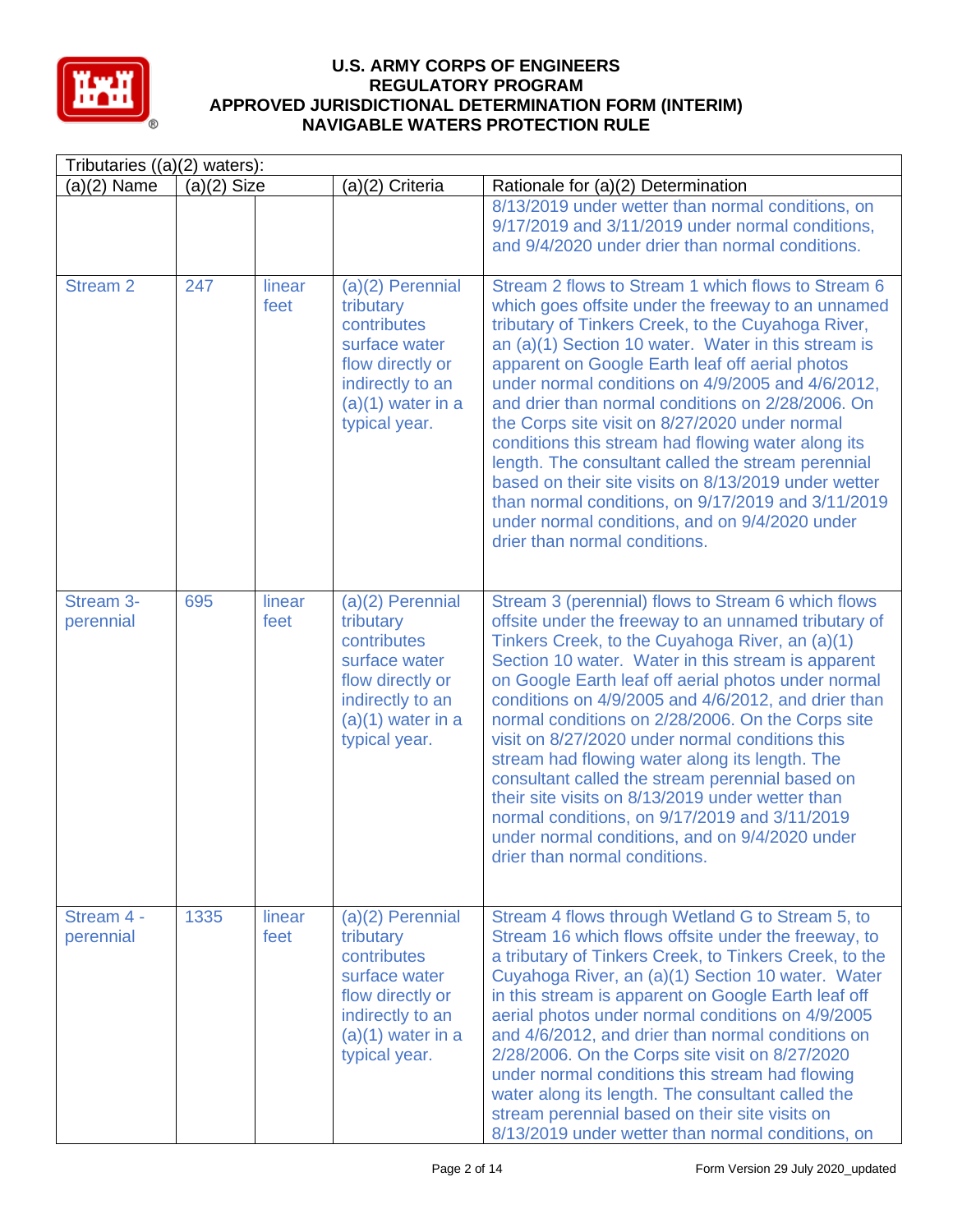

| Tributaries $((a)(2)$ waters): |               |                |                                                                                                                                                    |                                                                                                                                                                                                                                                                                                                                                                                                                                                                                                                                                                                                                                                                                                                     |  |
|--------------------------------|---------------|----------------|----------------------------------------------------------------------------------------------------------------------------------------------------|---------------------------------------------------------------------------------------------------------------------------------------------------------------------------------------------------------------------------------------------------------------------------------------------------------------------------------------------------------------------------------------------------------------------------------------------------------------------------------------------------------------------------------------------------------------------------------------------------------------------------------------------------------------------------------------------------------------------|--|
| $(a)(2)$ Name                  | $(a)(2)$ Size |                | (a)(2) Criteria                                                                                                                                    | Rationale for (a)(2) Determination                                                                                                                                                                                                                                                                                                                                                                                                                                                                                                                                                                                                                                                                                  |  |
|                                |               |                |                                                                                                                                                    | 9/17/2019 and 3/11/2019 under normal conditions,<br>and on 9/4/2020 under drier than normal conditions.                                                                                                                                                                                                                                                                                                                                                                                                                                                                                                                                                                                                             |  |
| <b>Stream 5</b>                | 2177          | linear<br>feet | (a)(2) Perennial<br>tributary<br>contributes<br>surface water<br>flow directly or<br>indirectly to an<br>$(a)(1)$ water in a<br>typical year.      | Stream 5 flows to Stream 6 which flows under the<br>freeway to an unnamed tributary of Tinkers Creek, to<br>the Cuyahoga River, an (a)(1) Section 10 water.<br>Water in this stream is apparent on Google Earth<br>leaf off aerial photos under normal conditions on<br>4/9/2005 and 4/6/2012, and drier than normal<br>conditions on 2/28/2006. On the Corps site visit on<br>8/27/2020 under normal conditions this stream had<br>flowing water along its length. The consultant called<br>the stream perennial based on their site visits on<br>8/13/2019 under wetter than normal conditions, on<br>9/17/2019 and 3/11/2019 under normal conditions,<br>and on 9/4/2020 under drier than normal conditions.     |  |
| Stream <sub>6</sub>            | 798           | linear<br>feet | (a)(2) Perennial<br>tributary<br>contributes<br>surface water<br>flow directly or<br>indirectly to an<br>$(a)(1)$ water in a<br>typical year.      | Stream 6 flows under the freeway to an unnamed<br>tributary of Tinkers Creek, to the Cuyahoga River, an<br>(a)(1) Section 10 water. Water in this stream is<br>apparent on Google Earth leaf off aerial photos<br>under normal conditions on 4/9/2005 and 4/6/2012,<br>and drier than normal conditions on 2/28/2006. On<br>the Corps site visit on 8/27/2020 under normal<br>conditions this stream had flowing water along its<br>length. The consultant called the stream perennial<br>based on their site visits on 8/13/2019 under wetter<br>than normal conditions, on 9/17/2019 and 3/11/2019<br>under normal conditions, and on 9/4/2020 under<br>drier than normal conditions.                             |  |
| Stream <sub>7</sub>            | 98            | linear<br>feet | $(a)(2)$ Intermittent<br>tributary<br>contributes<br>surface water<br>flow directly or<br>indirectly to an<br>$(a)(1)$ water in a<br>typical year. | Stream 7 flows to Stream 6 which flows under the<br>freeway to an unnamed tributary of Tinkers Creek, to<br>the Cuyahoga River, an (a)(1) Section 10 water.<br>Water in this stream is apparent on Google Earth<br>leaf off aerial photos under normal conditions on<br>4/9/2005 and 4/6/2012, and drier than normal<br>conditions on 2/28/2006. On the Corps site visit on<br>8/27/2020 under normal conditions this stream had<br>pools of water along its length. The consultant called<br>the stream intermittent based on their site visits on<br>8/13/2019 under wetter than normal conditions, on<br>9/17/2019 and 3/11/2019 under normal conditions,<br>and on 9/4/2020 under drier than normal conditions. |  |
| <b>Stream 8</b>                | 875           | linear<br>feet | $(a)(2)$ Perennial<br>tributary<br>contributes<br>surface water<br>flow directly or<br>indirectly to an                                            | Stream 8 flows to Stream 5 which flows to Stream<br>16, then under the freeway to an unnamed tributary<br>of Tinkers Creek, to the Cuyahoga River, an (a)(1)<br>Section 10 water. Water in this stream is apparent<br>on Google Earth leaf off aerial photos under normal<br>conditions on 4/9/2005 and 4/6/2012, and drier than<br>normal conditions on 2/28/2006. On the Corps site                                                                                                                                                                                                                                                                                                                               |  |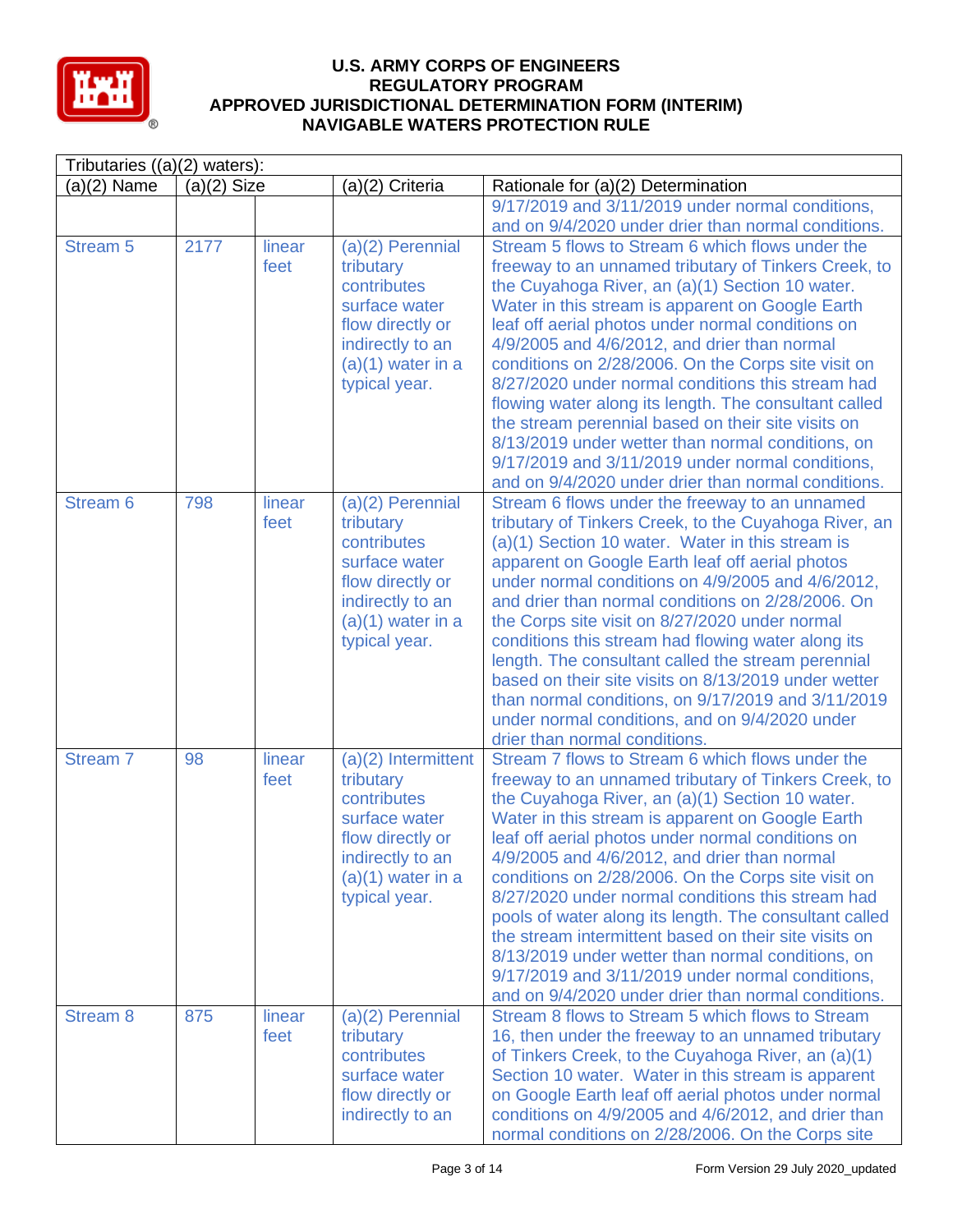

|                 | Tributaries $((a)(2)$ waters): |                |                                                                                                                                                    |                                                                                                                                                                                                                                                                                                                                                                                                                                                                                                                                                                                                                                                                                                                                        |  |  |
|-----------------|--------------------------------|----------------|----------------------------------------------------------------------------------------------------------------------------------------------------|----------------------------------------------------------------------------------------------------------------------------------------------------------------------------------------------------------------------------------------------------------------------------------------------------------------------------------------------------------------------------------------------------------------------------------------------------------------------------------------------------------------------------------------------------------------------------------------------------------------------------------------------------------------------------------------------------------------------------------------|--|--|
| $(a)(2)$ Name   | $(a)(2)$ Size                  |                | (a)(2) Criteria                                                                                                                                    | Rationale for (a)(2) Determination                                                                                                                                                                                                                                                                                                                                                                                                                                                                                                                                                                                                                                                                                                     |  |  |
|                 |                                |                | $(a)(1)$ water in a<br>typical year.                                                                                                               | visit on 8/27/2020 under normal conditions this<br>stream had flowing water along its length. The<br>consultant called the stream perennial based on<br>their site visits on 8/13/2019 under wetter than<br>normal conditions, on 9/17/2019 and 3/11/2019<br>under normal conditions, and on 9/4/2020 under<br>drier than normal conditions.                                                                                                                                                                                                                                                                                                                                                                                           |  |  |
| <b>Stream 9</b> | 425                            | linear<br>feet | $(a)(2)$ Intermittent<br>tributary<br>contributes<br>surface water<br>flow directly or<br>indirectly to an<br>$(a)(1)$ water in a<br>typical year. | Stream 9 flows to Stream 5 which flows to Stream<br>16, then under the freeway to an unnamed tributary<br>of Tinkers Creek, to the Cuyahoga River, an (a)(1)<br>Section 10 water. Water in this stream is apparent<br>on Google Earth leaf off aerial photos under normal<br>conditions on 4/9/2005 and 4/6/2012, and drier than<br>normal conditions on 2/28/2006. On the Corps site<br>visit on 8/27/2020 under normal conditions this<br>stream had pools of water along its length. The<br>consultant called the stream perennial based on<br>their site visits on 8/13/2019 under wetter than<br>normal conditions, on 9/17/2019 and 3/11/2019<br>under normal conditions, and on 9/4/2020 under<br>drier than normal conditions. |  |  |
| Stream 10       | 442                            | linear<br>feet | $(a)(2)$ Perennial<br>tributary<br>contributes<br>surface water<br>flow directly or<br>indirectly to an<br>$(a)(1)$ water in a<br>typical year.    | Stream 10 flows to Stream 5 which flows to Stream<br>16, then under the freeway to an unnamed tributary<br>of Tinkers Creek, to the Cuyahoga River, an (a)(1)<br>Section 10 water. Water in this stream is apparent<br>on Google Earth leaf off aerial photos under normal<br>conditions on 4/9/2005 and 4/6/2012, and drier than<br>normal conditions on 2/28/2006. On the Corps site<br>visit on 8/27/2020 under normal conditions this<br>stream had flowing water along its length. The<br>consultant called the stream perennial based on<br>their site visits on 8/13/2019 under wetter than<br>normal conditions, on 9/17/2019 and 3/11/2019<br>under normal conditions, and on 9/4/2020 under<br>drier than normal conditions. |  |  |
| Stream 11       | 173                            | linear<br>feet | $(a)(2)$ Perennial<br>tributary<br>contributes<br>surface water<br>flow directly or<br>indirectly to an<br>$(a)(1)$ water in a<br>typical year.    | Stream 11 flows to Stream 17 which flows to Stream<br>5 which flows to Stream 16, then under the freeway<br>to an unnamed tributary of Tinkers Creek, to the<br>Cuyahoga River, an (a)(1) Section 10 water. Water<br>in this stream is apparent on Google Earth leaf off<br>aerial photos under normal conditions on 4/9/2005<br>and 4/6/2012, and drier than normal conditions on<br>2/28/2006. On the Corps site visit on 8/27/2020<br>under normal conditions this stream had flowing<br>water along its length. The consultant called the<br>stream perennial based on their site visits on                                                                                                                                        |  |  |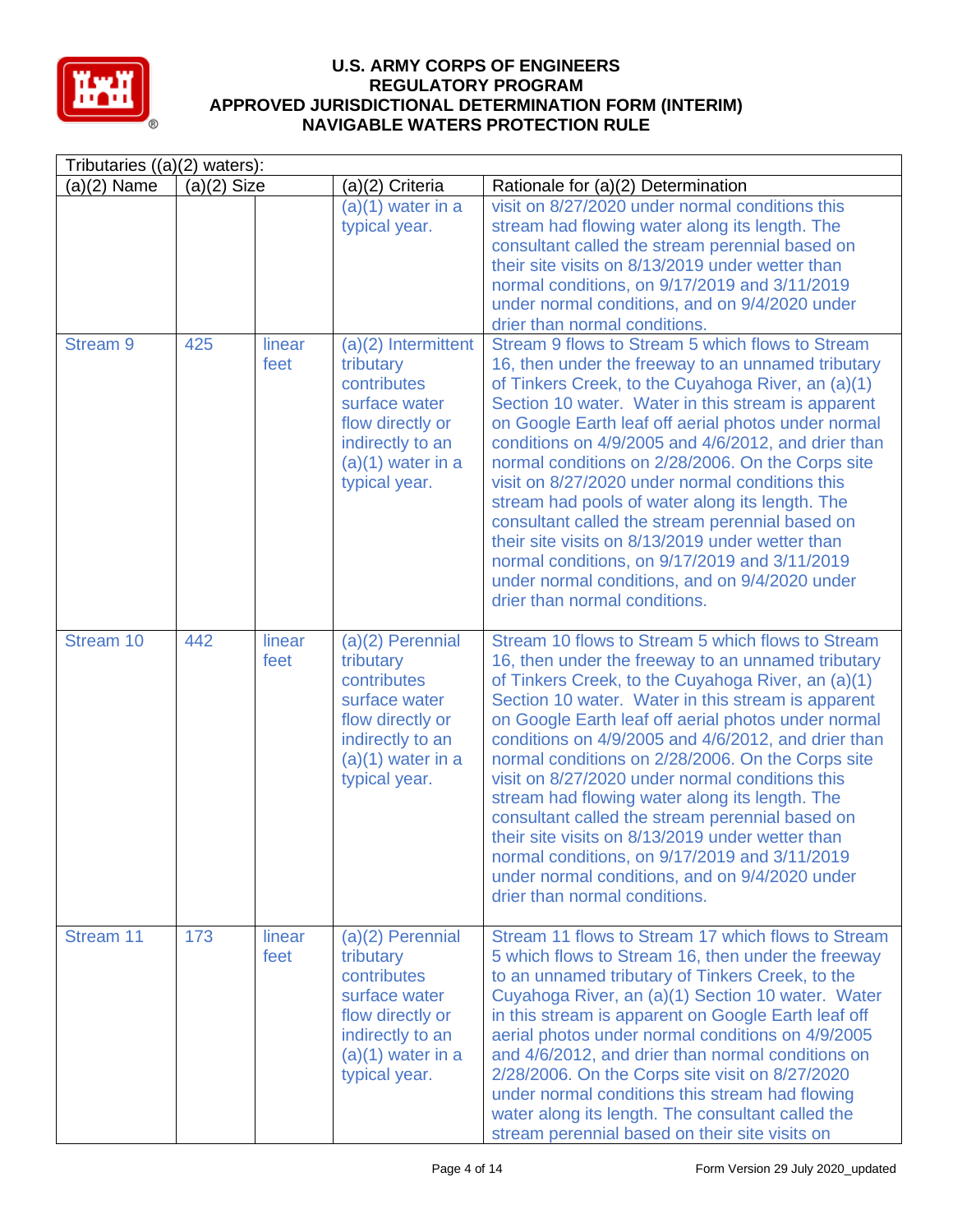

| Tributaries ((a)(2) waters): |               |                |                                                                                                                                                 |                                                                                                                                                                                                                                                                                                                                                                                                                                                                                                                                                                                                                                                                                                                                                           |  |
|------------------------------|---------------|----------------|-------------------------------------------------------------------------------------------------------------------------------------------------|-----------------------------------------------------------------------------------------------------------------------------------------------------------------------------------------------------------------------------------------------------------------------------------------------------------------------------------------------------------------------------------------------------------------------------------------------------------------------------------------------------------------------------------------------------------------------------------------------------------------------------------------------------------------------------------------------------------------------------------------------------------|--|
| $(a)(2)$ Name                | $(a)(2)$ Size |                | (a)(2) Criteria                                                                                                                                 | Rationale for (a)(2) Determination                                                                                                                                                                                                                                                                                                                                                                                                                                                                                                                                                                                                                                                                                                                        |  |
|                              |               |                |                                                                                                                                                 | 8/13/2019 under wetter than normal conditions, on<br>9/17/2019 and 3/11/2019 under normal conditions,<br>and on 9/4/2020 under drier than normal conditions.                                                                                                                                                                                                                                                                                                                                                                                                                                                                                                                                                                                              |  |
| Stream 12                    | 821           | linear<br>feet | $(a)(2)$ Perennial<br>tributary<br>contributes<br>surface water<br>flow directly or<br>indirectly to an<br>$(a)(1)$ water in a<br>typical year. | Stream 12 flows to Stream 17 which flows to Stream<br>5, then to Stream 16, then under the freeway to an<br>unnamed tributary of Tinkers Creek, to the<br>Cuyahoga River, an (a)(1) Section 10 water. Water<br>in this stream is apparent on Google Earth leaf off<br>aerial photos under normal conditions on 4/9/2005<br>and 4/6/2012, and drier than normal conditions on<br>2/28/2006. On the Corps site visit on 8/27/2020<br>under normal conditions this stream had flowing<br>water along its length. The consultant called the<br>stream perennial based on their site visits on<br>8/13/2019 under wetter than normal conditions, on<br>9/17/2019 and 3/11/2019 under normal conditions,<br>and on 9/4/2020 under drier than normal conditions. |  |
| Stream 13                    | 512           | linear<br>feet | (a)(2) Perennial<br>tributary<br>contributes<br>surface water<br>flow directly or<br>indirectly to an<br>$(a)(1)$ water in a<br>typical year.   | Stream 13 flows to Stream 5 which flows to Stream<br>16, then under the freeway to an unnamed tributary<br>of Tinkers Creek, to the Cuyahoga River, an (a)(1)<br>Section 10 water. Water in this stream is apparent<br>on Google Earth leaf off aerial photos under normal<br>conditions on 4/9/2005 and 4/6/2012, and drier than<br>normal conditions on 2/28/2006. On the Corps site<br>visit on 8/27/2020 under normal conditions this<br>stream had flowing water along its length. The<br>consultant called the stream perennial based on<br>their site visits on 8/13/2019 under wetter than<br>normal conditions, on 9/17/2019 and 3/11/2019<br>under normal conditions, and on 9/4/2020 under<br>drier than normal conditions.                    |  |
| Stream 14                    | 460           | linear<br>feet | $(a)(2)$ Perennial<br>tributary<br>contributes<br>surface water<br>flow directly or<br>indirectly to an<br>$(a)(1)$ water in a<br>typical year. | Stream 14 flows to Stream 16, then under the<br>freeway to an unnamed tributary of Tinkers Creek, to<br>the Cuyahoga River, an (a)(1) Section 10 water.<br>Water in this stream is apparent on Google Earth<br>leaf off aerial photos under normal conditions on<br>4/9/2005 and 4/6/2012, and drier than normal<br>conditions on 2/28/2006. On the Corps site visit on<br>8/27/2020 under normal conditions this stream had<br>flowing water along its length. The consultant called<br>the stream perennial based on their site visits on<br>8/13/2019 under wetter than normal conditions, on<br>9/17/2019 and 3/11/2019 under normal conditions,<br>and on 9/4/2020 under drier than normal conditions.                                               |  |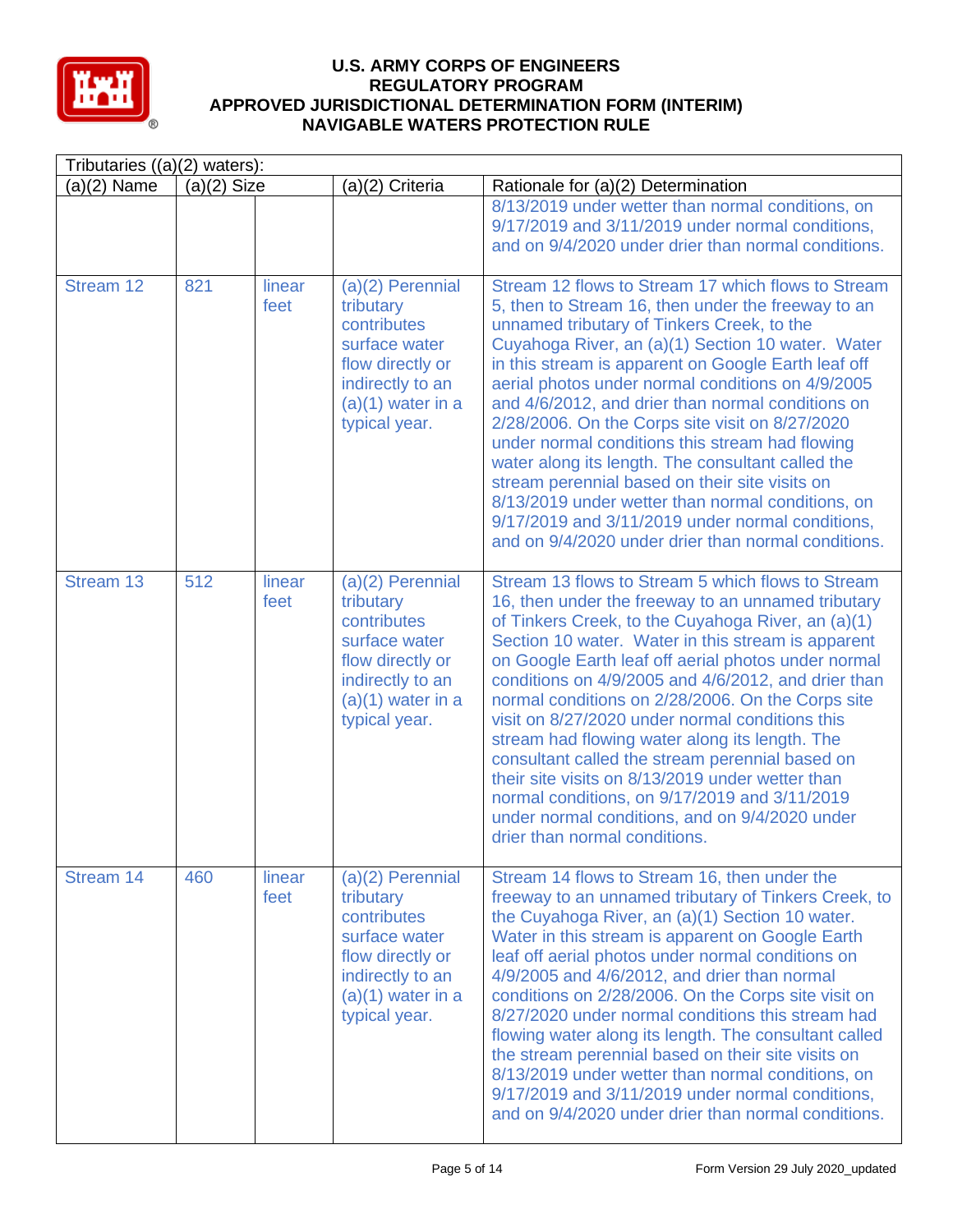

| Tributaries $((a)(2)$ waters): |               |                |                                                                                                                                                 |                                                                                                                                                                                                                                                                                                                                                                                                                                                                                                                                                                                                                                                                                                                   |  |  |
|--------------------------------|---------------|----------------|-------------------------------------------------------------------------------------------------------------------------------------------------|-------------------------------------------------------------------------------------------------------------------------------------------------------------------------------------------------------------------------------------------------------------------------------------------------------------------------------------------------------------------------------------------------------------------------------------------------------------------------------------------------------------------------------------------------------------------------------------------------------------------------------------------------------------------------------------------------------------------|--|--|
| $(a)(2)$ Name                  | $(a)(2)$ Size |                | (a)(2) Criteria                                                                                                                                 | Rationale for (a)(2) Determination                                                                                                                                                                                                                                                                                                                                                                                                                                                                                                                                                                                                                                                                                |  |  |
| Stream 15                      | 623           | linear<br>feet | (a)(2) Perennial<br>tributary<br>contributes<br>surface water<br>flow directly or<br>indirectly to an<br>$(a)(1)$ water in a<br>typical year.   | Stream 15 flows to Stream 16, then under the<br>freeway to an unnamed tributary of Tinkers Creek, to<br>the Cuyahoga River, an (a)(1) Section 10 water.<br>Water in this stream is apparent on Google Earth<br>leaf off aerial photos under normal conditions on<br>4/9/2005 and 4/6/2012, and drier than normal<br>conditions on 2/28/2006. On the Corps site visit on<br>8/27/2020 under normal conditions this stream had<br>flowing water along its length. The consultant called<br>the stream perennial based on their site visits on<br>8/13/2019 under wetter than normal conditions, on<br>9/17/2019 and 3/11/2019 under normal conditions,<br>and on 9/4/2020 under drier than normal conditions.       |  |  |
| Stream 16                      | 122           | linear<br>feet | $(a)(2)$ Perennial<br>tributary<br>contributes<br>surface water<br>flow directly or<br>indirectly to an<br>$(a)(1)$ water in a<br>typical year. | Stream 16 flows under the freeway to an unnamed<br>tributary of Tinkers Creek, to the Cuyahoga River, an<br>(a)(1) Section 10 water. Water in this stream is<br>apparent on Google Earth leaf off aerial photos<br>under normal conditions on 4/9/2005 and 4/6/2012,<br>and drier than normal conditions on 2/28/2006. On<br>the Corps site visit on 8/27/2020 under normal<br>conditions this stream had flowing water along its<br>length. The consultant called the stream perennial<br>based on their site visits on 8/13/2019 under wetter<br>than normal conditions, on 9/17/2019 and 3/11/2019<br>under normal conditions, and on 9/4/2020 under<br>drier than normal conditions.                          |  |  |
| Stream 17                      | 1204          | linear<br>feet | $(a)(2)$ Perennial<br>tributary<br>contributes<br>surface water<br>flow directly or<br>indirectly to an<br>$(a)(1)$ water in a<br>typical year. | Stream 17 flows to Stream 5 to Stream 16 under the<br>freeway to an unnamed tributary of Tinkers Creek, to<br>the Cuyahoga River, an (a)(1) Section 10 water.<br>Water in this stream is apparent on Google Earth<br>leaf off aerial photos under normal conditions on<br>4/9/2005 and 4/6/2012, and drier than normal<br>conditions on 2/28/2006. On the Corps site visit on<br>8/27/2020 under normal conditions this stream had<br>flowing water along its length. The consultant called<br>the stream perennial based on their site visits on<br>8/13/2019 under wetter than normal conditions, on<br>9/17/2019 and 3/11/2019 under normal conditions,<br>and on 9/4/2020 under drier than normal conditions. |  |  |
| N/A.                           | N/A.          | N/A.           | N/A.                                                                                                                                            | N/A.                                                                                                                                                                                                                                                                                                                                                                                                                                                                                                                                                                                                                                                                                                              |  |  |

| 'Lakes and ponds, and impoundments of jurisdictional waters ((a)(3) waters): |               |  |                   |                                                 |  |
|------------------------------------------------------------------------------|---------------|--|-------------------|-------------------------------------------------|--|
| $(a)(3)$ Name                                                                | $(a)(3)$ Size |  | $(a)(3)$ Criteria | <sup>1</sup> Rationale for (a)(3) Determination |  |
|                                                                              | $N/A$ .       |  | $N/A$ .           | $N/A$ .                                         |  |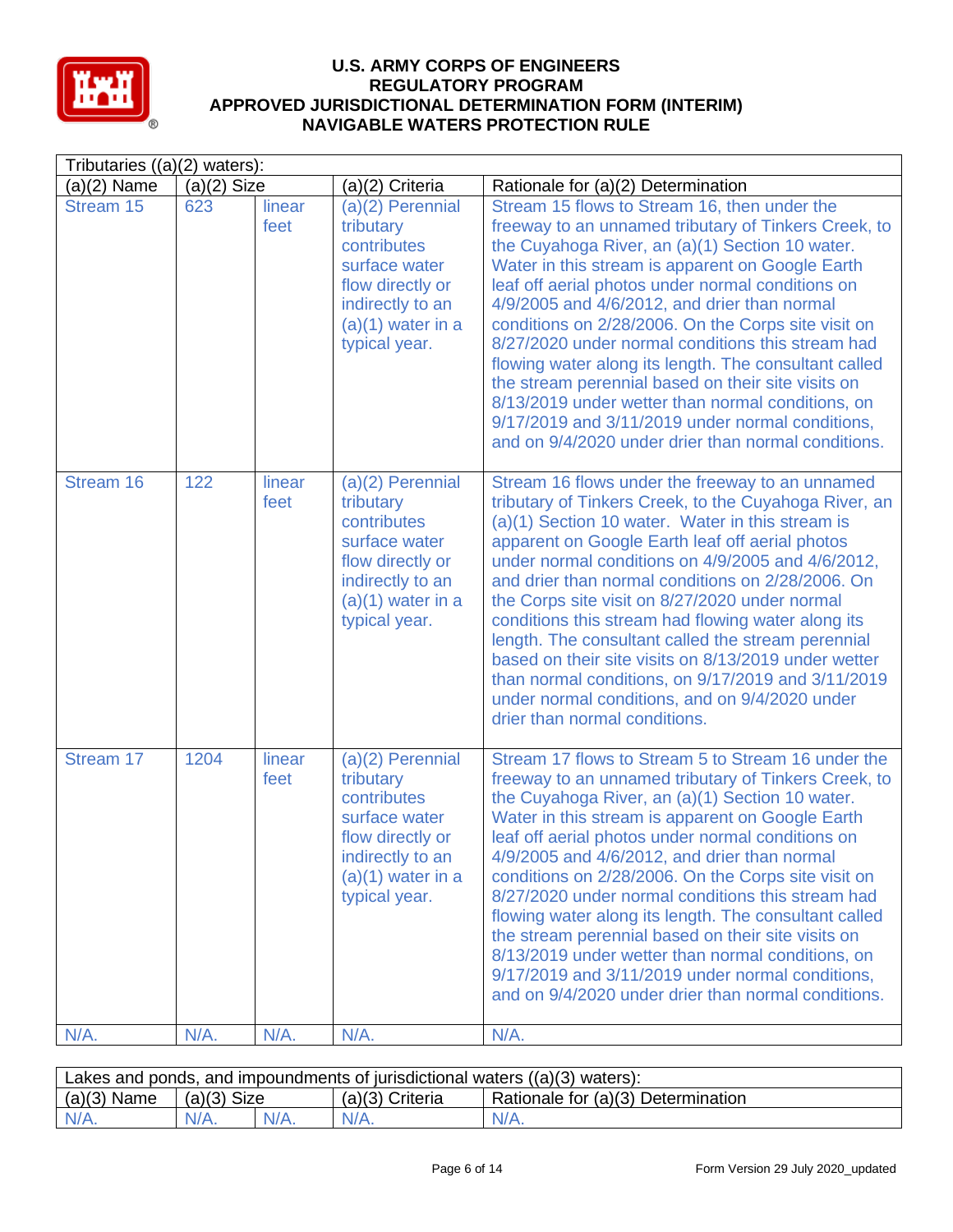

| Adjacent wetlands ((a)(4) waters): |               |                  |                     |                                                     |  |
|------------------------------------|---------------|------------------|---------------------|-----------------------------------------------------|--|
| $(a)(4)$ Name                      | $(a)(4)$ Size |                  | (a)(4) Criteria     | Rationale for (a)(4) Determination                  |  |
| <b>Wetland A</b>                   | .023          | $\text{acre}(s)$ | $(a)(4)$ Wetland    | Wetland A physically abuts Stream 1, an a(2) water  |  |
|                                    |               |                  | abuts an $(a)(1)$ - | with no natural or artificial barriers between the  |  |
|                                    |               |                  | $(a)(3)$ water.     | wetland and the stream.                             |  |
| <b>Wetland B-</b>                  | .042          | $\text{acre}(s)$ | $(a)(4)$ Wetland    | Wetland B (abutting) physically abuts Stream 1, an  |  |
| abutting                           |               |                  | abuts an $(a)(1)$ - | a(2) water with no natural or artificial barriers   |  |
|                                    |               |                  | $(a)(3)$ water.     | between the wetland and the stream.                 |  |
| <b>Wetland C</b>                   | .428          | $\text{acre}(s)$ | $(a)(4)$ Wetland    | Wetland C physically abuts Stream 1, an a(2) water  |  |
|                                    |               |                  | abuts an $(a)(1)$ - | with no natural or artificial barriers between the  |  |
|                                    |               |                  | $(a)(3)$ water.     | wetland and the stream.                             |  |
| <b>Wetland F</b>                   | 3.006         | $\text{acre}(s)$ | $(a)(4)$ Wetland    | Wetland F physically abuts Stream 1, an a(2) water  |  |
|                                    |               |                  | abuts an $(a)(1)$ - | with no natural or artificial barriers between the  |  |
|                                    |               |                  | $(a)(3)$ water.     | wetland and the stream.                             |  |
| <b>Wetland G-</b>                  | 9.087         | $\text{acre}(s)$ | $(a)(4)$ Wetland    | Wetland G (abutting) physically abuts Stream 4, an  |  |
| abutting                           |               |                  | abuts an $(a)(1)$ - | a(2) water with no natural or artificial barriers   |  |
|                                    |               |                  | $(a)(3)$ water.     | between the wetland and the stream.                 |  |
| <b>Wetland K</b>                   | .385          | $\text{acre}(s)$ | $(a)(4)$ Wetland    | Wetland K physically abuts Stream 6, an a(2) water  |  |
|                                    |               |                  | abuts an $(a)(1)$ - | with no natural or artificial barriers between the  |  |
|                                    |               |                  | $(a)(3)$ water.     | wetland and the stream.                             |  |
| <b>Wetland N</b>                   | .037          | $\text{acre}(s)$ | (a)(4) Wetland      | Wetland N physically abuts Stream 6, an a(2) water  |  |
|                                    |               |                  | abuts an $(a)(1)$ - | with no natural or artificial barriers between the  |  |
|                                    |               |                  | $(a)(3)$ water.     | wetland and the stream.                             |  |
| <b>Wetland O</b>                   | .471          | $\text{acre}(s)$ | $(a)(4)$ Wetland    | Wetland O physically abuts Stream 6, an a(2) water  |  |
|                                    |               |                  | abuts an $(a)(1)$ - | with no natural or artificial barriers between the  |  |
|                                    |               |                  | $(a)(3)$ water.     | wetland and the stream.                             |  |
| <b>Wetland R</b>                   | .353          | $\text{acre}(s)$ | (a)(4) Wetland      | Wetland R physically abuts Stream 11, an a(2) water |  |
|                                    |               |                  | abuts an $(a)(1)$ - | with no natural or artificial barriers between the  |  |
|                                    |               |                  | $(a)(3)$ water.     | wetland and the stream.                             |  |
| <b>Wetland S-</b>                  | 0.07          | Acre(s)          | $(a)(4)$ Wetland    | Wetland S physically abuts Stream 8, an a(2) water  |  |
| abutting                           |               |                  | abuts an $(a)(1)$ - | with no natural or artificial barriers between the  |  |
|                                    |               |                  | $(a)(3)$ water.     | wetland and the stream.                             |  |
| <b>Wetland T</b>                   | .315          | $\text{acre}(s)$ | $(a)(4)$ Wetland    | Wetland T physically abuts Stream 12, an a(2) water |  |
|                                    |               |                  | abuts an $(a)(1)$ - | with no natural or artificial barriers between the  |  |
|                                    |               |                  | $(a)(3)$ water.     | wetland and the stream.                             |  |
| <b>Wetland V</b>                   | .039          | $\text{acre}(s)$ | $(a)(4)$ Wetland    | Wetland V physically abuts Stream 13, an a(2) water |  |
|                                    |               |                  | abuts an $(a)(1)$ - | with no natural or artificial barriers between the  |  |
|                                    |               |                  | $(a)(3)$ water.     | wetland and the stream.                             |  |

# **D. Excluded Waters or Features**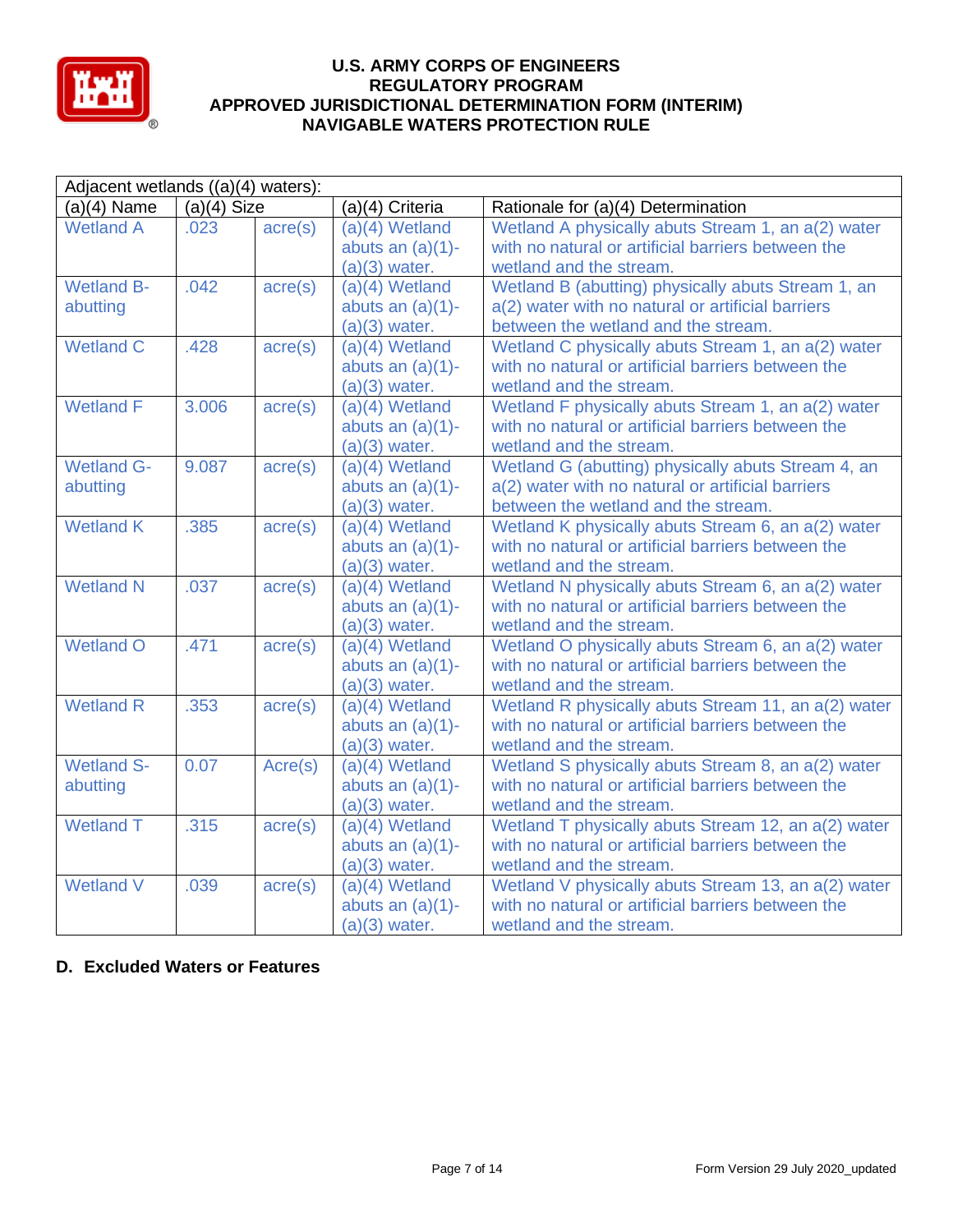

| Excluded waters $((b)(1) - (b)(12))$ : <sup>4</sup> |                       |                  |                                                                                                                                                                                                       |                                                                                                                                                                                                                                                                                                                                                                                                                                                                                                                                                                             |  |  |
|-----------------------------------------------------|-----------------------|------------------|-------------------------------------------------------------------------------------------------------------------------------------------------------------------------------------------------------|-----------------------------------------------------------------------------------------------------------------------------------------------------------------------------------------------------------------------------------------------------------------------------------------------------------------------------------------------------------------------------------------------------------------------------------------------------------------------------------------------------------------------------------------------------------------------------|--|--|
| <b>Exclusion Name</b>                               | <b>Exclusion Size</b> |                  | Exclusion <sup>5</sup>                                                                                                                                                                                | Rationale for Exclusion Determination                                                                                                                                                                                                                                                                                                                                                                                                                                                                                                                                       |  |  |
| <b>Stormwater</b><br><b>Basin</b>                   | .05                   | $\text{acre}(s)$ | (b)(10)<br><b>Stormwater</b><br>control feature<br>constructed or<br>excavated in<br>upland or in a<br>non-jurisdictional<br>water to convey,<br>treat, infiltrate, or<br>store stormwater<br>runoff. | The stormwater basin was man-made in<br>2018/2019 in association with a new commercial<br>structure to the west. There is a water control<br>structure within the pond and an outlet structure<br>on the east side of the pond. The mapped soil in<br>the area is Holly silt loam which is a hydric soil<br>however a review of aerial photos indicates the<br>area was filled starting after 1994 and the aerial<br>photos show no indication there was any aquatic<br>resource present at this location.                                                                  |  |  |
| Stream 3-<br>ephemeral                              | 368                   | linear<br>feet   | $(b)(3)$ Ephemeral<br>feature, including<br>an ephemeral<br>stream, swale,<br>gully, rill, or pool.                                                                                                   | This stream had bedrock and gravel as the<br>primary substrates. Water in this stream is not<br>apparent on Google Earth leaf off aerial photos<br>under normal conditions on 4/5/2005 and<br>4/6/2012 and during the wet season. On the<br>consultant site visit on 8/6/2020, there was no<br>water in the channel under normal conditions.<br>On the Corps site visit on 8/27/2020 under<br>normal conditions this stream had no water. The<br>stream was dry on both site visits even though<br>the Palmer Draught Severity Index indicated a<br>period of Mild Wetness. |  |  |
| Stream 4-<br>ephemeral                              | 121                   | linear<br>feet   | $(b)(3)$ Ephemeral<br>feature, including<br>an ephemeral<br>stream, swale,<br>gully, rill, or pool.                                                                                                   | This stream had bedrock and gravel as the<br>primary substrates. Water in this stream is not<br>apparent on Google Earth leaf off aerial photos<br>under normal conditions on 4/5/2005 and<br>4/6/2012 and during the wet season. On the<br>consultant site visit on 8/6/2020, there was no<br>water in the channel under normal conditions.<br>On the Corps site visit on 8/27/2020 under<br>normal conditions this stream had no water. The<br>stream was dry on both site visits even though<br>the Palmer Draught Severity Index indicated a<br>period of Mild Wetness. |  |  |
| <b>Wetland B-non-</b><br>adjacent                   | .425                  | acre(s)          | $(b)(1)$ Non-<br>adjacent wetland.                                                                                                                                                                    | The closest stream to Wetland B (non-adjacent)<br>is jurisdictional Stream 1 which is approximately<br>50 linear feet away. According to the topographic<br>maps provided by the consultant, this wetland is<br>located approximately 8 linear feet higher in<br>elevation than Stream 1. Based on the<br>horizontal and vertical distance from the stream,<br>this wetland will not be flooded by the stream in                                                                                                                                                            |  |  |

<sup>4</sup> Some excluded waters, such as (b)(2) and (b)(4), may not be specifically identified on the AJD form unless a requestor specifically asks a Corps district to do so. Corps districts may, in case-by-case instances, choose to identify some or all of these waters within the review area.  $5$  Because of the broad nature of the (b)(1) exclusion and in an effort to collect data on specific types of waters that would be covered by the (b)(1)

exclusion, four sub-categories of (b)(1) exclusions were administratively created for the purposes of the AJD Form. These four sub-categories are not new exclusions, but are simply administrative distinctions and remain (b)(1) exclusions as defined by the NWPR.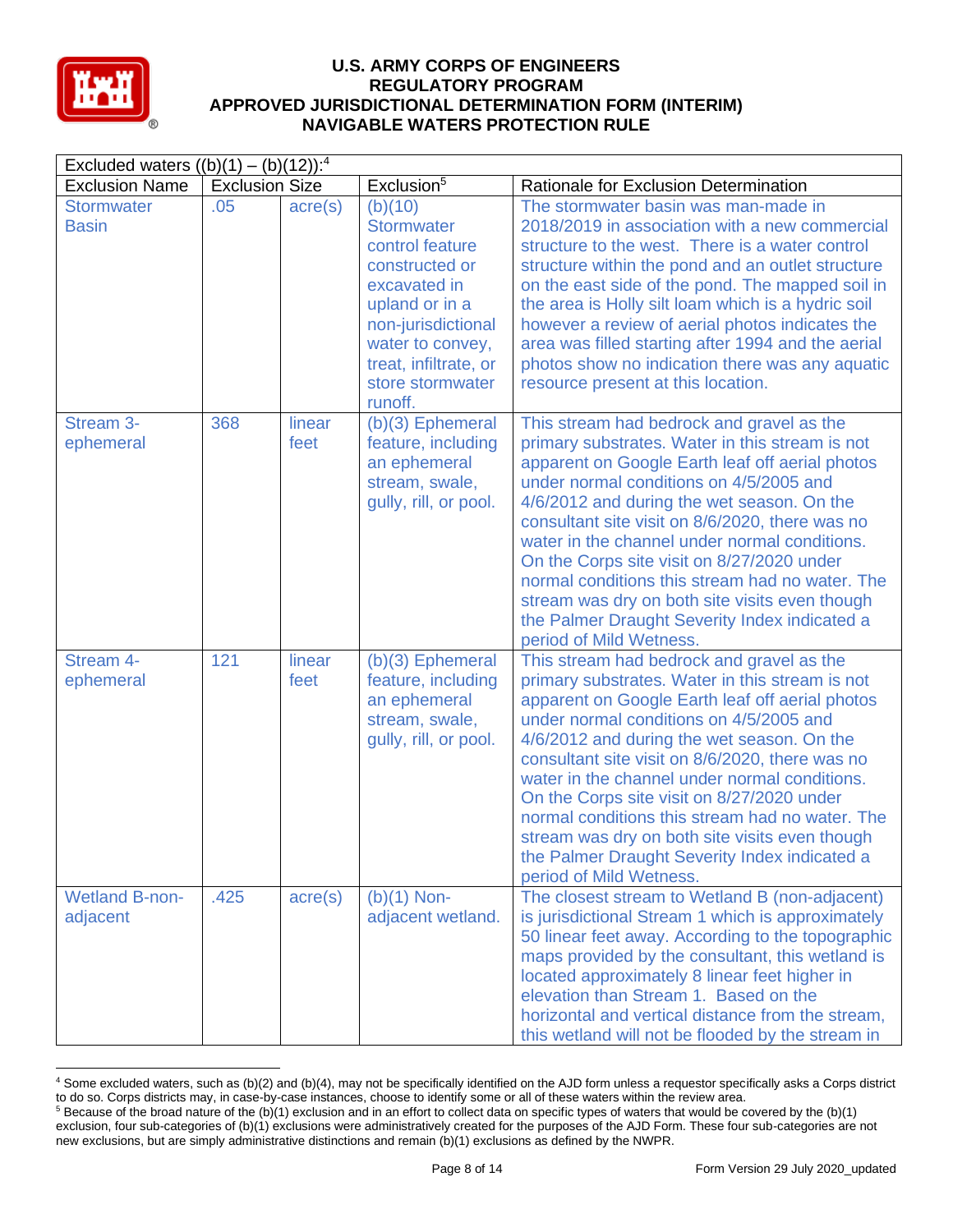

| Excluded waters $((b)(1) - (b)(12))$ : <sup>4</sup> |                       |                  |                                    |                                                                                                                                                                                                                                                                                                                                                                                                                                                                                                                                                                                                                                                                                                                                                                                                 |  |  |
|-----------------------------------------------------|-----------------------|------------------|------------------------------------|-------------------------------------------------------------------------------------------------------------------------------------------------------------------------------------------------------------------------------------------------------------------------------------------------------------------------------------------------------------------------------------------------------------------------------------------------------------------------------------------------------------------------------------------------------------------------------------------------------------------------------------------------------------------------------------------------------------------------------------------------------------------------------------------------|--|--|
| <b>Exclusion Name</b>                               | <b>Exclusion Size</b> |                  | Exclusion <sup>5</sup>             | Rationale for Exclusion Determination                                                                                                                                                                                                                                                                                                                                                                                                                                                                                                                                                                                                                                                                                                                                                           |  |  |
|                                                     |                       |                  |                                    | a typical year. This wetland is surrounded by<br>upland and is entirely on-site. The entire<br>perimeter was observed and no connection to<br>any swales, ditches, streams, or other wetlands<br>were identified nor were there any natural berms<br>or barriers or artificial structure/features between<br>the wetland and stream observed." Therefore,<br>this wetland is non-adjacent.                                                                                                                                                                                                                                                                                                                                                                                                      |  |  |
| <b>Wetland D</b>                                    | .015                  | $\text{acre}(s)$ | $(b)(1)$ Non-<br>adjacent wetland. | The closest stream to Wetland D is jurisdictional<br>Stream 2 which is approximately 25 linear feet<br>away. According to the topographic maps<br>provided by the consultant, this wetland is<br>located approximately 5 linear feet higher in<br>elevation than Stream 2. Based on the<br>horizontal and vertical distance from the stream,<br>this wetland will not be flooded by the stream in<br>a typical year. This wetland is surrounded by<br>upland and is entirely on-site. The entire<br>perimeter was observed and no connection to<br>any swales, ditches, streams, or other wetlands<br>were identified nor were there any natural berms<br>or barriers or artificial structure/features between<br>the wetland and stream observed. Therefore,<br>this wetland is non-adjacent.  |  |  |
| <b>Wetland E</b>                                    | .262                  | $\text{acre}(s)$ | $(b)(1)$ Non-<br>adjacent wetland. | The closest stream to Wetland E is jurisdictional<br>Stream 3 which is approximately 25 linear feet<br>away. According to the topographic maps<br>provided by the consultant, this wetland is<br>located approximately 12 linear feet higher in<br>elevation than Stream 3. Based on the<br>horizontal and vertical distance from the stream,<br>this wetland will not be flooded by the stream in<br>a typical year. This wetland is surrounded by<br>upland and is entirely on-site. The entire<br>perimeter was observed and no connection to<br>any swales, ditches, streams, or other wetlands<br>were identified nor were there any natural berms<br>or barriers or artificial structure/features between<br>the wetland and stream observed. Therefore,<br>this wetland is non-adjacent. |  |  |
| <b>Wetland G-non-</b><br>adjacent                   | .111                  | $\text{acre}(s)$ | $(b)(1)$ Non-<br>adjacent wetland. | The closest stream to Wetland G (non-adjacent)<br>is jurisdictional Stream 4 which is approximately<br>40 linear feet away. According to the topographic<br>maps provided by the consultant, this wetland is<br>located approximately 13 linear feet higher in                                                                                                                                                                                                                                                                                                                                                                                                                                                                                                                                  |  |  |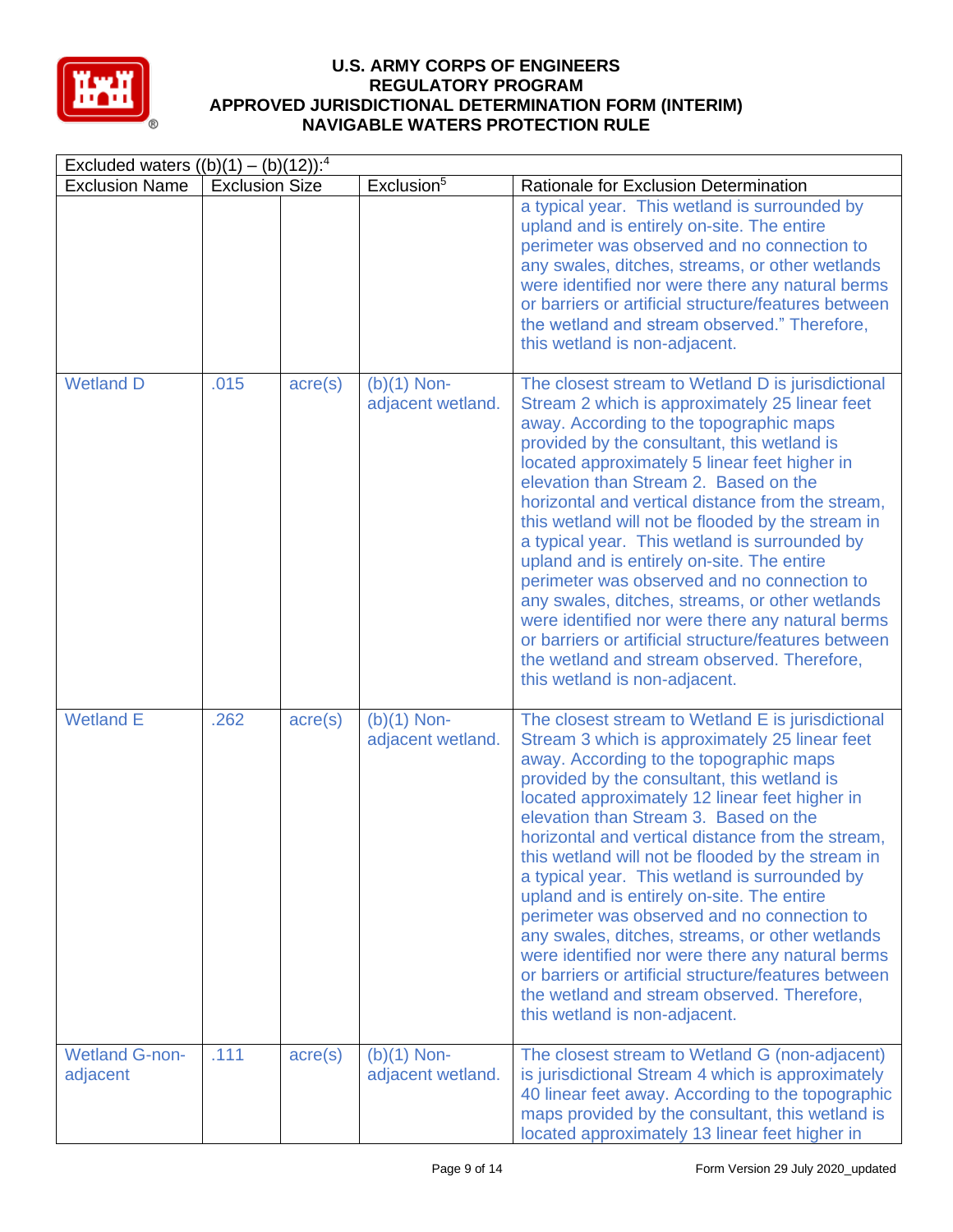

| Excluded waters $((b)(1) - (b)(12))$ : <sup>4</sup> |                       |                  |                                    |                                                                                                                                                                                                                                                                                                                                                                                                                                                                                                                                                                                                                                                                                                                                                                                                  |  |  |  |
|-----------------------------------------------------|-----------------------|------------------|------------------------------------|--------------------------------------------------------------------------------------------------------------------------------------------------------------------------------------------------------------------------------------------------------------------------------------------------------------------------------------------------------------------------------------------------------------------------------------------------------------------------------------------------------------------------------------------------------------------------------------------------------------------------------------------------------------------------------------------------------------------------------------------------------------------------------------------------|--|--|--|
| <b>Exclusion Name</b>                               | <b>Exclusion Size</b> |                  | Exclusion <sup>5</sup>             | Rationale for Exclusion Determination                                                                                                                                                                                                                                                                                                                                                                                                                                                                                                                                                                                                                                                                                                                                                            |  |  |  |
|                                                     |                       |                  |                                    | elevation than Stream 4. Based on the<br>horizontal and vertical distance from the stream,<br>this wetland will not be flooded by the stream in<br>a typical year. This wetland is surrounded by<br>upland and is entirely on-site. The entire<br>perimeter was observed and no connection to<br>any swales, ditches, streams, or other wetlands<br>were identified nor were there any natural berms<br>or barriers or artificial structure/features between<br>the wetland and stream observed. Therefore,<br>this wetland is non-adjacent.                                                                                                                                                                                                                                                     |  |  |  |
| <b>Wetland H</b>                                    | .108                  | $\text{acre}(s)$ | $(b)(1)$ Non-<br>adjacent wetland. | The closest stream to Wetland H is jurisdictional<br>Stream 4 which is approximately 400 linear feet<br>away. According to the topographic maps<br>provided by the consultant, this wetland is<br>located approximately 4 linear feet higher in<br>elevation than Stream 4. Based on the<br>horizontal and vertical distance from the stream,<br>this wetland will not be flooded by the stream in<br>a typical year. This wetland is surrounded by<br>upland and is entirely on-site. The entire<br>perimeter was observed and no connection to<br>any swales, ditches, streams, or other wetlands<br>were identified nor were there any natural berms<br>or barriers or artificial structure/features between<br>the wetland and stream observed. Therefore this<br>wetland is non-adjacent.   |  |  |  |
| <b>Wetland I</b>                                    | .119                  | $\text{acre}(s)$ | $(b)(1)$ Non-<br>adjacent wetland. | The closest stream to Wetland I is jurisdictional<br>Stream 4 which is approximately 200 linear feet<br>away. According to the topographic maps<br>provided by the consultant, this wetland is<br>located approximately 22 linear feet higher in<br>elevation than Stream 4. Based on the<br>horizontal and vertical distance from the stream,<br>this wetland will not be flooded by the stream in<br>a typical year. This wetland is surrounded by<br>upland and is entirely on-site. The entire<br>perimeter was observed and no connection to<br>any swales, ditches, streams, or other wetlands<br>were identified nor were there any natural berms<br>or barriers or artificial structure/features between<br>the wetland and stream observed. Therefore,<br>this wetland is non-adjacent. |  |  |  |
| <b>Wetland J</b>                                    | .733                  | $\text{acre}(s)$ | $(b)(1)$ Non-<br>adjacent wetland. | The closest stream to Wetland J is jurisdictional<br>Stream 5 which is approximately 40 linear feet                                                                                                                                                                                                                                                                                                                                                                                                                                                                                                                                                                                                                                                                                              |  |  |  |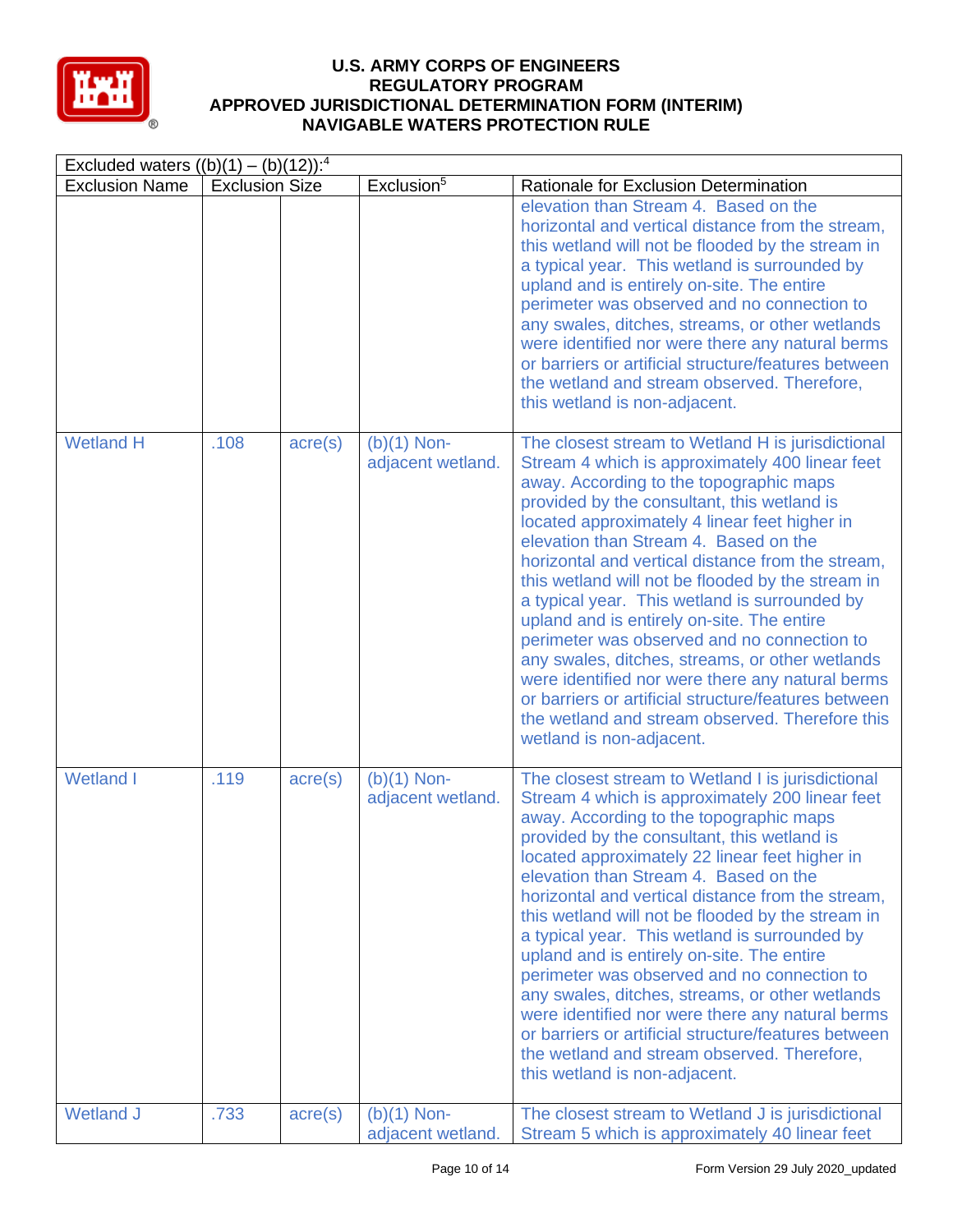

| Excluded waters $((b)(1) - (b)(12))$ : <sup>4</sup> |                       |                  |                                    |                                                                                                                                                                                                                                                                                                                                                                                                                                                                                                                                                                                                                                                                                                                                                                                                |  |  |  |
|-----------------------------------------------------|-----------------------|------------------|------------------------------------|------------------------------------------------------------------------------------------------------------------------------------------------------------------------------------------------------------------------------------------------------------------------------------------------------------------------------------------------------------------------------------------------------------------------------------------------------------------------------------------------------------------------------------------------------------------------------------------------------------------------------------------------------------------------------------------------------------------------------------------------------------------------------------------------|--|--|--|
| <b>Exclusion Name</b>                               | <b>Exclusion Size</b> |                  | Exclusion <sup>5</sup>             | Rationale for Exclusion Determination                                                                                                                                                                                                                                                                                                                                                                                                                                                                                                                                                                                                                                                                                                                                                          |  |  |  |
|                                                     |                       |                  |                                    | away. According to the topographic maps<br>provided by the consultant, this wetland is<br>located approximately 5 linear feet higher in<br>elevation than Stream 5. Based on the<br>horizontal and vertical distance from the stream,<br>this wetland will not be flooded by the stream in<br>a typical year. This wetland is surrounded by<br>upland and is entirely on-site. The entire<br>perimeter was observed and no connection to<br>any swales, ditches, streams, or other wetlands<br>were identified nor were there any natural berms<br>or barriers or artificial structure/features between<br>the wetland and stream observed. Therefore,<br>this wetland is non-adjacent.                                                                                                        |  |  |  |
| <b>Wetland L</b>                                    | .102                  | $\text{acre}(s)$ | $(b)(1)$ Non-<br>adjacent wetland. | The closest stream to Wetland L is jurisdictional<br>Stream 6 which is approximately 40 linear feet<br>away. According to the topographic maps<br>provided by the consultant, this wetland is<br>located approximately 7 linear feet higher in<br>elevation than Stream 6. Based on the<br>horizontal and vertical distance from the stream,<br>this wetland will not be flooded by the stream in<br>a typical year. This wetland is surrounded by<br>upland and is entirely on-site. The entire<br>perimeter was observed and no connection to<br>any swales, ditches, streams, or other wetlands<br>were identified nor were there any natural berms<br>or barriers or artificial structure/features between<br>the wetland and stream observed. Therefore,<br>this wetland is non-adjacent. |  |  |  |
| <b>Wetland M</b>                                    | .104                  | $\text{acre}(s)$ | $(b)(1)$ Non-<br>adjacent wetland. | The closest stream to Wetland M is jurisdictional<br>Stream 6 which is approximately 40 linear feet<br>away. According to the topographic maps<br>provided by the consultant, this wetland is<br>located approximately 4 linear feet higher in<br>elevation than Stream 6. Based on the<br>horizontal and vertical distance from the stream.<br>this wetland will not be flooded by the stream in<br>a typical year. This wetland is surrounded by<br>upland and is entirely on-site. The entire<br>perimeter was observed and no connection to<br>any swales, ditches, streams, or other wetlands<br>were identified nor were there any natural berms<br>or barriers or artificial structure/features between<br>the wetland and stream observed. Therefore this                              |  |  |  |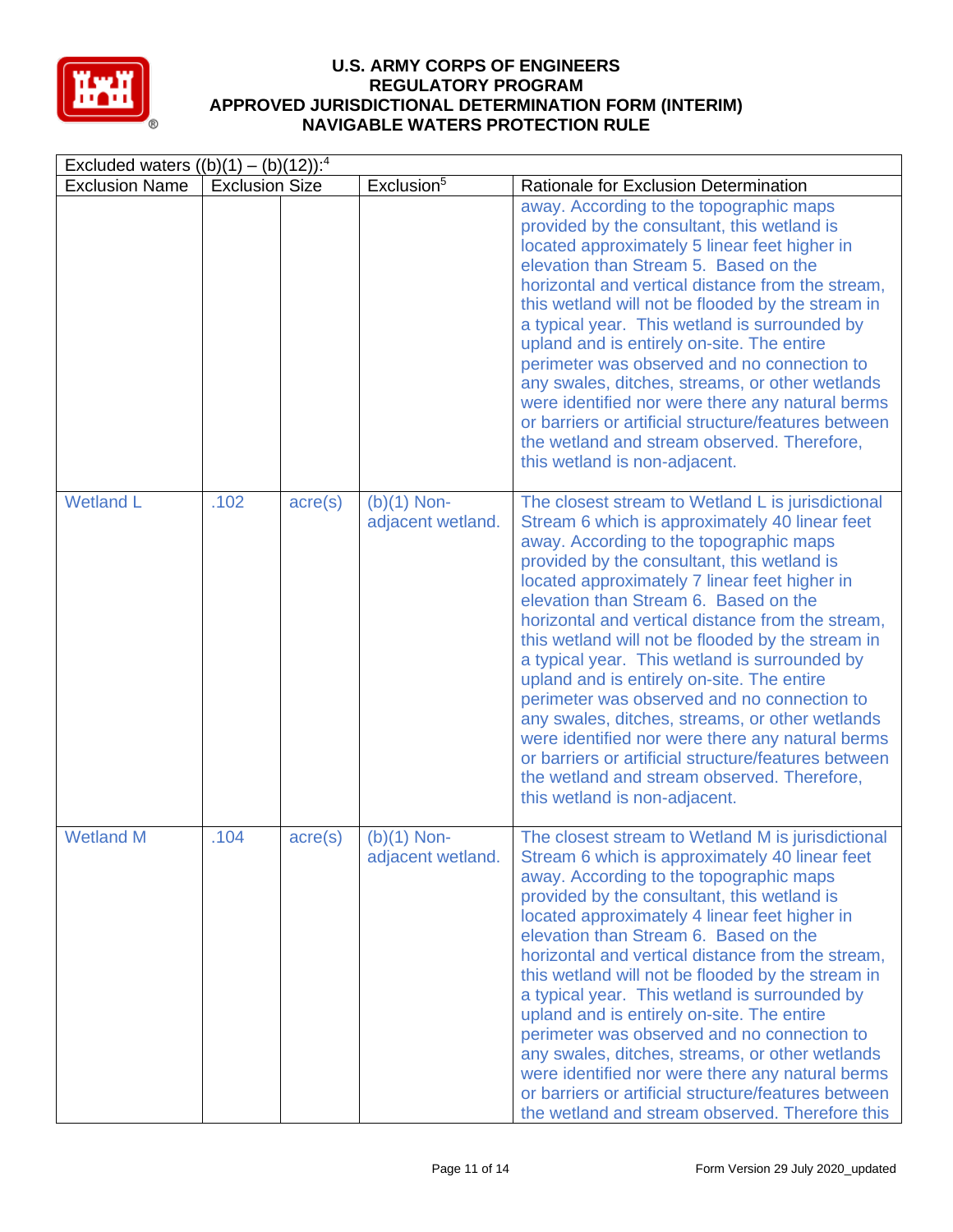

| Excluded waters $((b)(1) - (b)(12))$ : <sup>4</sup><br>Exclusion <sup>5</sup> |                       |                  |                                    |                                                                                                                                                                                                                                                                                                                                                                                                                                                                                                                                                                                                                                                                                                                                                                                                    |  |  |  |  |
|-------------------------------------------------------------------------------|-----------------------|------------------|------------------------------------|----------------------------------------------------------------------------------------------------------------------------------------------------------------------------------------------------------------------------------------------------------------------------------------------------------------------------------------------------------------------------------------------------------------------------------------------------------------------------------------------------------------------------------------------------------------------------------------------------------------------------------------------------------------------------------------------------------------------------------------------------------------------------------------------------|--|--|--|--|
| <b>Exclusion Name</b>                                                         | <b>Exclusion Size</b> |                  |                                    | Rationale for Exclusion Determination                                                                                                                                                                                                                                                                                                                                                                                                                                                                                                                                                                                                                                                                                                                                                              |  |  |  |  |
|                                                                               |                       |                  |                                    | wetland is non-adjacent.                                                                                                                                                                                                                                                                                                                                                                                                                                                                                                                                                                                                                                                                                                                                                                           |  |  |  |  |
| <b>Wetland P</b>                                                              | .063                  | $\text{acre}(s)$ | $(b)(1)$ Non-<br>adjacent wetland. | The closest stream to Wetland P is jurisdictional<br>Stream 5 which is approximately 300 linear feet<br>away. According to the topographic maps<br>provided by the consultant, this wetland is<br>located approximately 12 linear feet higher in<br>elevation than Stream 5. Based on the<br>horizontal and vertical distance from the stream,<br>this wetland will not be flooded by the stream in<br>a typical year. This wetland is surrounded by<br>upland and is entirely on-site. The entire<br>perimeter was observed and no connection to<br>any swales, ditches, streams, or other wetlands<br>were identified nor were there any natural berms<br>or barriers or artificial structure/features between<br>the wetland and stream observed. Therefore,<br>this wetland is non-adjacent.   |  |  |  |  |
| <b>Wetland Q</b>                                                              | .061                  | $\text{acre}(s)$ | $(b)(1)$ Non-<br>adjacent wetland. | The closest stream to Wetland Q is jurisdictional<br>Stream 11 which is approximately 800 linear feet<br>away. According to the topographic maps<br>provided by the consultant, this wetland is<br>located approximately 33 linear feet higher in<br>elevation than Stream 11. Based on the<br>horizontal and vertical distance from the stream,<br>this wetland will not be flooded by the stream in<br>a typical year. This wetland is surrounded by<br>upland and is entirely on-site. The entire<br>perimeter was observed and no connection to<br>any swales, ditches, streams, or other wetlands<br>were identified nor were there any natural berms<br>or barriers or artificial structure/features between<br>the wetland and stream observed. Therefore,<br>this wetland is non-adjacent. |  |  |  |  |
| <b>Wetland S-non-</b><br>adjacent                                             | .027                  | Acre(s)          | $(b)(1)$ Non-<br>adjacent wetland  | The closest stream to Wetland S (non-adjacent)<br>is jurisdictional Stream 8 which is approximately<br>40 linear feet away. According to the topographic<br>maps provided by the consultant, this wetland is<br>located approximately 5 linear feet higher in<br>elevation than Stream 8. Based on the<br>horizontal and vertical distance from the stream,<br>this wetland will not be flooded by the stream in<br>a typical year. This wetland is surrounded by<br>upland and is entirely on-site. The entire<br>perimeter was observed and no connection to<br>any swales, ditches, streams, or other wetlands                                                                                                                                                                                  |  |  |  |  |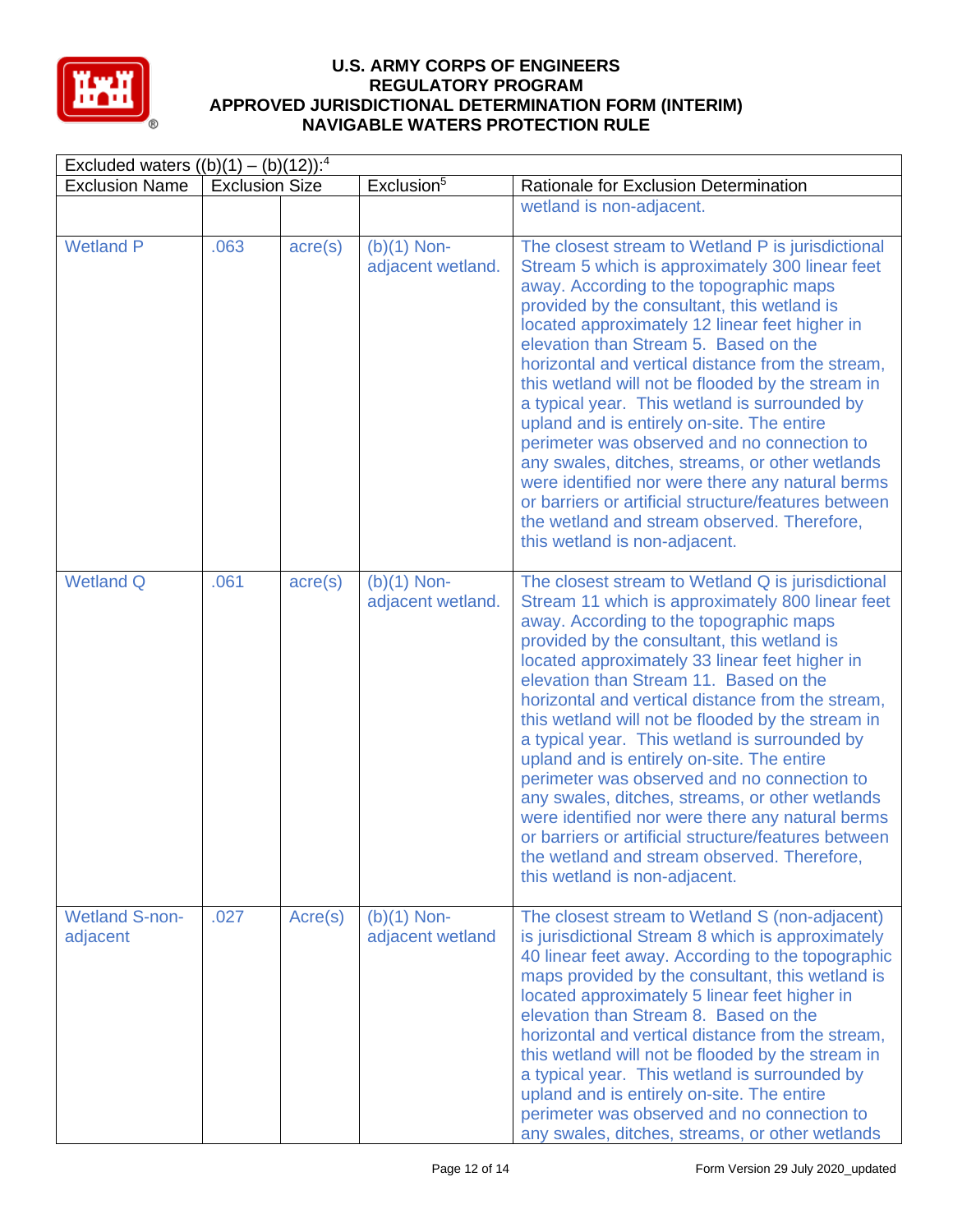

| Excluded waters $((b)(1) - (b)(12))$ : <sup>4</sup> |                       |                  |                                    |                                                                                                                                                                                                                                                                                                                                                                                                                                                                                                                                                                                                                                                                                                                                                                                                 |  |  |  |
|-----------------------------------------------------|-----------------------|------------------|------------------------------------|-------------------------------------------------------------------------------------------------------------------------------------------------------------------------------------------------------------------------------------------------------------------------------------------------------------------------------------------------------------------------------------------------------------------------------------------------------------------------------------------------------------------------------------------------------------------------------------------------------------------------------------------------------------------------------------------------------------------------------------------------------------------------------------------------|--|--|--|
| <b>Exclusion Name</b>                               | <b>Exclusion Size</b> |                  | Exclusion <sup>5</sup>             | Rationale for Exclusion Determination                                                                                                                                                                                                                                                                                                                                                                                                                                                                                                                                                                                                                                                                                                                                                           |  |  |  |
|                                                     |                       |                  |                                    | were identified nor were there any natural berms<br>or barriers or artificial structure/features between<br>the wetland and stream observed. Therefore,<br>this wetland is non-adjacent.                                                                                                                                                                                                                                                                                                                                                                                                                                                                                                                                                                                                        |  |  |  |
| <b>Wetland U</b>                                    | .365                  | $\text{acre}(s)$ | $(b)(1)$ Non-<br>adjacent wetland. | The closest stream to Wetland U is jurisdictional<br>Stream 5 which is approximately 80 linear feet<br>away. According to the topographic maps<br>provided by the consultant, this wetland is<br>located approximately 22 linear feet higher in<br>elevation than Stream 5. Based on the<br>horizontal and vertical distance from the stream,<br>this wetland will not be flooded by the stream in<br>a typical year. This wetland is surrounded by<br>upland and is entirely on-site. The entire<br>perimeter was observed and no connection to<br>any swales, ditches, streams, or other wetlands<br>were identified nor were there any natural berms<br>or barriers or artificial structure/features between<br>the wetland and stream observed. Therefore,<br>this wetland is non-adjacent. |  |  |  |

# **III. SUPPORTING INFORMATION**

**A. Select/enter all resources** that were used to aid in this determination and attach data/maps to this document and/or references/citations in the administrative record, as appropriate.

 $\boxtimes$  Information submitted by, or on behalf of, the applicant/consultant: Water Resource Delineation Report (Davey Resource Group, July 2020)

This information is sufficient for purposes of this AJD. Rationale: N/A

 $\Box$  Data sheets prepared by the Corps: Title(s) and/or date(s).

☒ Photographs: Aerial: Water Resource Delineation Report (Davey Resource Group, July 2020), Google Earth aerials (9/1/2019, 4/6/2012, 2/28/2006, 4/9/2005), HistoricAerials.com (1982, 1952), Soils Survey of Summit County (issued 11/1974), Summitmaps.summitoh.net (undated)

- $\boxtimes$  Corps site visit(s) conducted on: 8/27/2020
- $\Box$  Previous Jurisdictional Determinations (AJDs or PJDs): ORM Number(s) and date(s).
- ☒ Antecedent Precipitation Tool: *provide detailed discussion in Section III.B*.
- ☒ USDA NRCS Soil Survey: Water Resource Delineation Report (Davey Resource Group, July 2020)
- ☐ USFWS NWI maps: Water Resource Delineation Report (Davey Resource Group, July 2020)
- ☒ USGS topographic maps: Water Resource Delineation Report (Davey Resource Group, July 2020)

#### **Other data sources used to aid in this determination:**

| Data Source (select) | Name and/or date and other relevant information |
|----------------------|-------------------------------------------------|
| <b>USGS Sources</b>  | $N/A$ .                                         |
| USDA Sources         | $N/A$ .                                         |